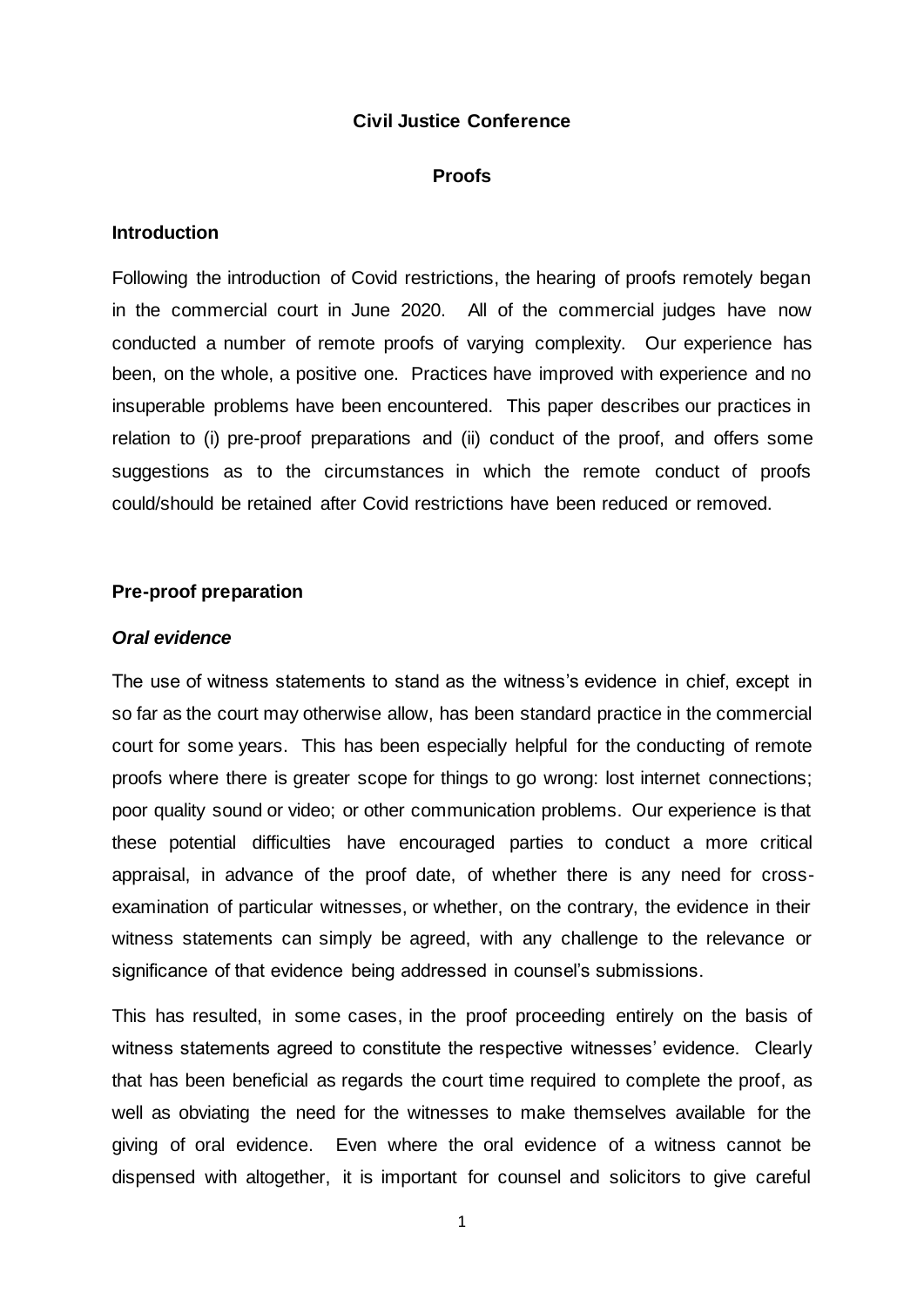consideration while preparing for the proof, to the preparation of focused questioning, in order to minimise the time spent on taking a witness's evidence.

Timetabling of witnesses also has to be carefully thought out in advance of the hearing. Ideally there should not be lengthy pauses while the next witness is contacted and connected to the hearing. However there is no reason why this should be any more difficult than it is for in-court proofs. There is perhaps less scope for "running out of witnesses" when matters are being conducted remotely: a witness can be on standby to begin his/her evidence while carrying on with their own activities, rather than sitting in a witness room waiting to be called or, alternatively, having been sent home on the basis of an inaccurate forecast of when they would be required.

#### *Documentary evidence*

It is now our invariable practice to use electronic documentation for proofs. This removes the need for arrangements to be made for safe and secure delivery of paper copies to witnesses and collection afterwards, and the need to attempt to identify in advance which documents will be required for a given witness.

As regards pre-proof preparation, it is important for the documents to be uploaded in a way that facilitates speedy movement from one document to another. The Court of Session now uses the file sharing platform Objective Connect which allows large files to be uploaded and shared with other parties. Any inventory of productions or other documents (such as witness statements and authorities) should include an electronic table of contents so that all participants in the proof can move from one document to another with a single click. It is also helpful if references to documents in witness statements can be hyperlinked to the documents themselves.

Although it is desirable for all of the documents to be in a single folder, if file size is a problem, more than one folder can be used.

As with oral evidence, it is extremely helpful for as much of the evidence based upon documentation to be agreed in advance of the proof hearing. If, for example, the factual background includes lengthy email exchanges, parties are often able to agree a narrative which avoids the need to lead evidence that requires the witnesses to pick their way through email chains.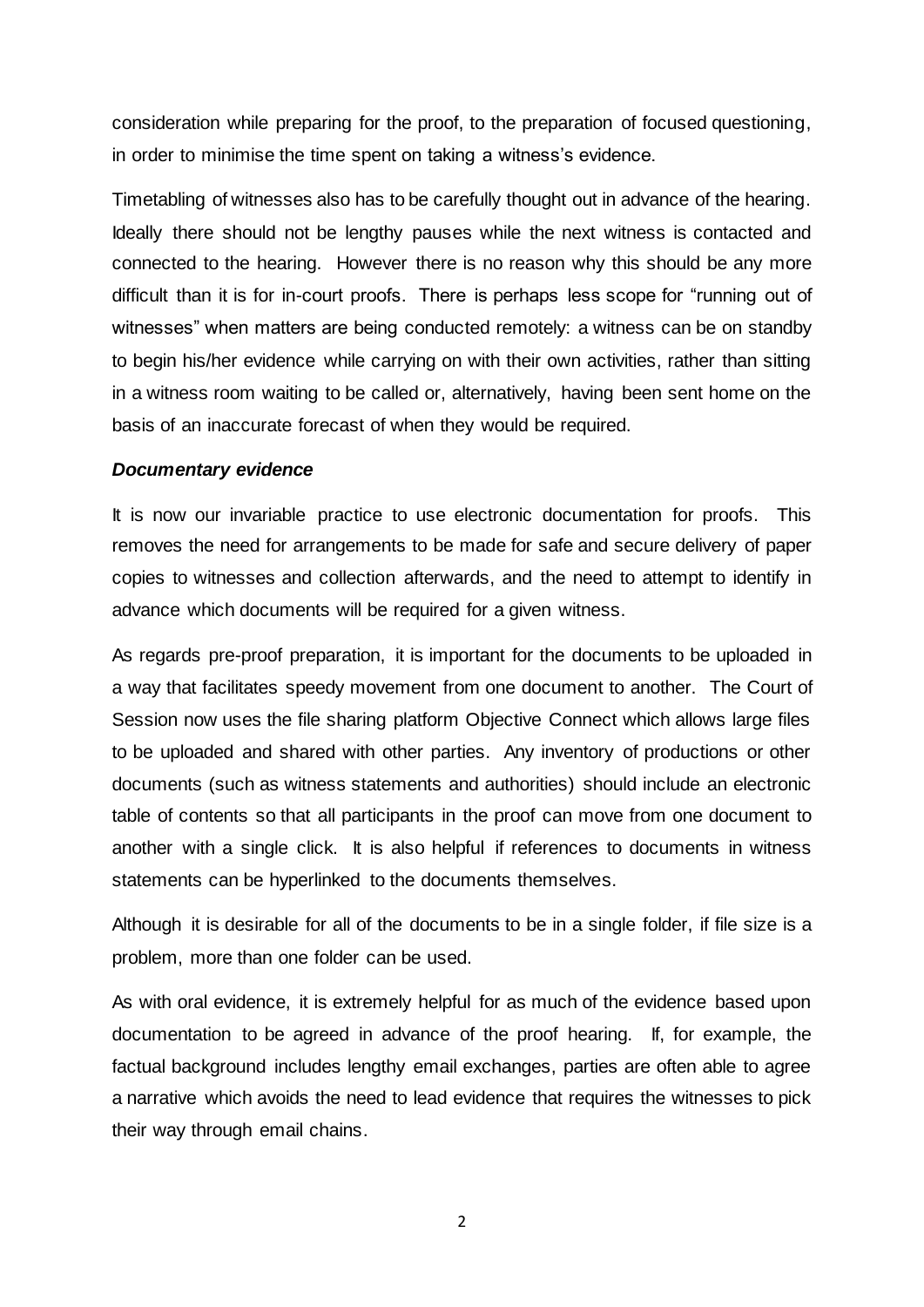# *Technical preparation*

It is desirable that all of the participants in proceedings have some familiarity with the mechanics of Webex in advance of the start of the hearing. It is particularly important that solicitors or counsel who will be responsible for "sharing"documents have familiarised themselves with the bundles so that this can be carried out efficiently during the hearing. The clerks of the court often set up practice sessions the day before, although these are becoming less frequent as more and more solicitors and counsel become familiar with the technology.

Tests can also be carried out in advance of the hearing to try to ensure that the participants (especially witnesses) have adequate hardware and a good internet connection. Needless to say there remain occasions when the test goes well but the connection fails on the day.

Consideration may also have to be given to how many screens will be required by the judge and by counsel during the hearing. I use only two: one which is remotelyoperated and which shows the participants (ie counsel and witnesses) and on-screen documents, and one which I use when I wish to view a document, or a different page of a document, without having to ask for it to be put on screen for everyone to see. If you use a laptop to note the evidence, you may require a third screen. If the evidence is being transcribed live, that may also require its own screen.

# *Pre-proof case management hearing*

The need to ensure that these matters have been addressed makes it all the more important – indeed essential – to hold a case management hearing shortly before the proof diet. Ideally this should be kept separate from any hearing fixed to resolve lastminute contentious matters such as late amendments or productions, so that a cooperative atmosphere can be maintained. I am happy to report that it is our invariable experience in the commercial court that regardless of the extent to which parties are at loggerheads on the substance of the litigation, they readily come together to cooperate on the mechanics of the remote hearing.

One matter that can be canvassed at the pre-proof hearing is whether a special case can be made for a particular witness's evidence to be heard in a court room. I return to this below.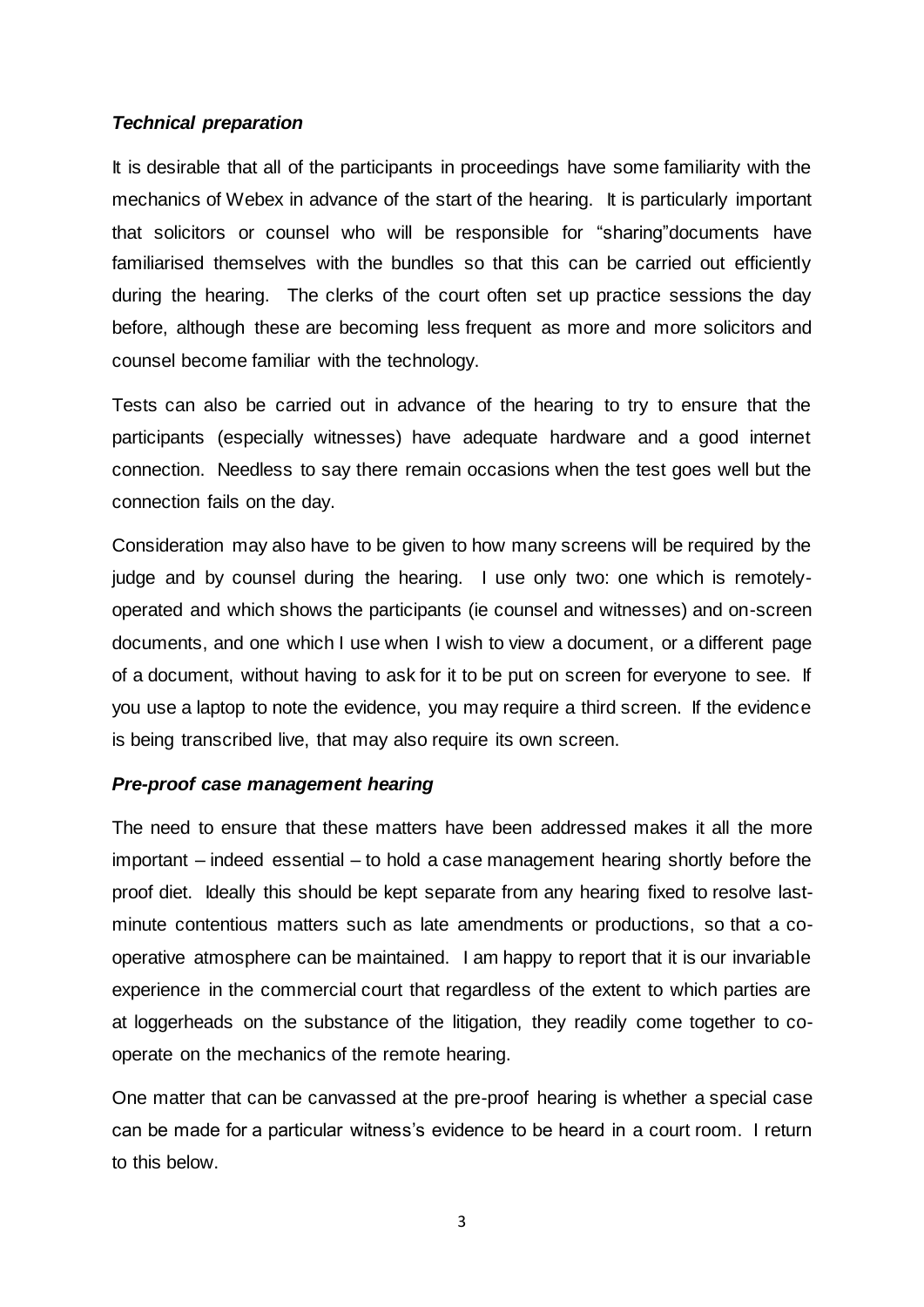## **Conduct of the proof**

# *Oral evidence*

Some witnesses will give evidence from their home or place of work. Others may have been provided with a room by a party's instructing solicitor. The latter has the advantage that there may be IT support available if something goes wrong. In all cases it is important at the outset to check (i) that the witness is alone in the room; (ii) that he/she has made arrangements not to be disturbed while giving evidence; and (iii) that any mobile device is on silent and any laptop has been configured so that email alerts are silenced. It is unnecessary to have mobiles switched off altogether; indeed it is desirable that there be a means of communication with the witness in the event of a lost internet connection.

Experience has shown that giving  $-$  and listening to  $-$  evidence remotely is more tiring than a face to face court hearing. A mid-morning break is essential, together with a mid-afternoon break or a slightly shortened afternoon session. During breaks, the witness is instructed not to sever the connection, but simply to mute and switch off video until the session resumes.

## *Expert evidence*

The oral evidence of experts can be heard in the same way as factual witnesses. Alternatively, the use of Webex facilitates (in my view) the use of concurrent expert evidence or, as it is sometimes called, hot-tubbing. This practice was already in use to some extent in the commercial court before Covid. Concurrent evidence consists of the expert witnesses being in court together (in pairs if the evidence covers more than one field of expertise) with the ability to respond to questions from counsel and also directly to what is said by their opposite number. It has proved to be a very effective means of focusing the extent of disagreement between them. Having the two experts appearing side by side on a Webex screen is as good as, if not better than, having them sitting side by side somewhere in the court room. It also saves them the time and trouble of travelling, sometimes long distances, to attend court in Edinburgh.

# *Documentary evidence*

I have already mentioned that documentary evidence is now invariably viewed electronically during the hearing. A member of the legal team whose witness is being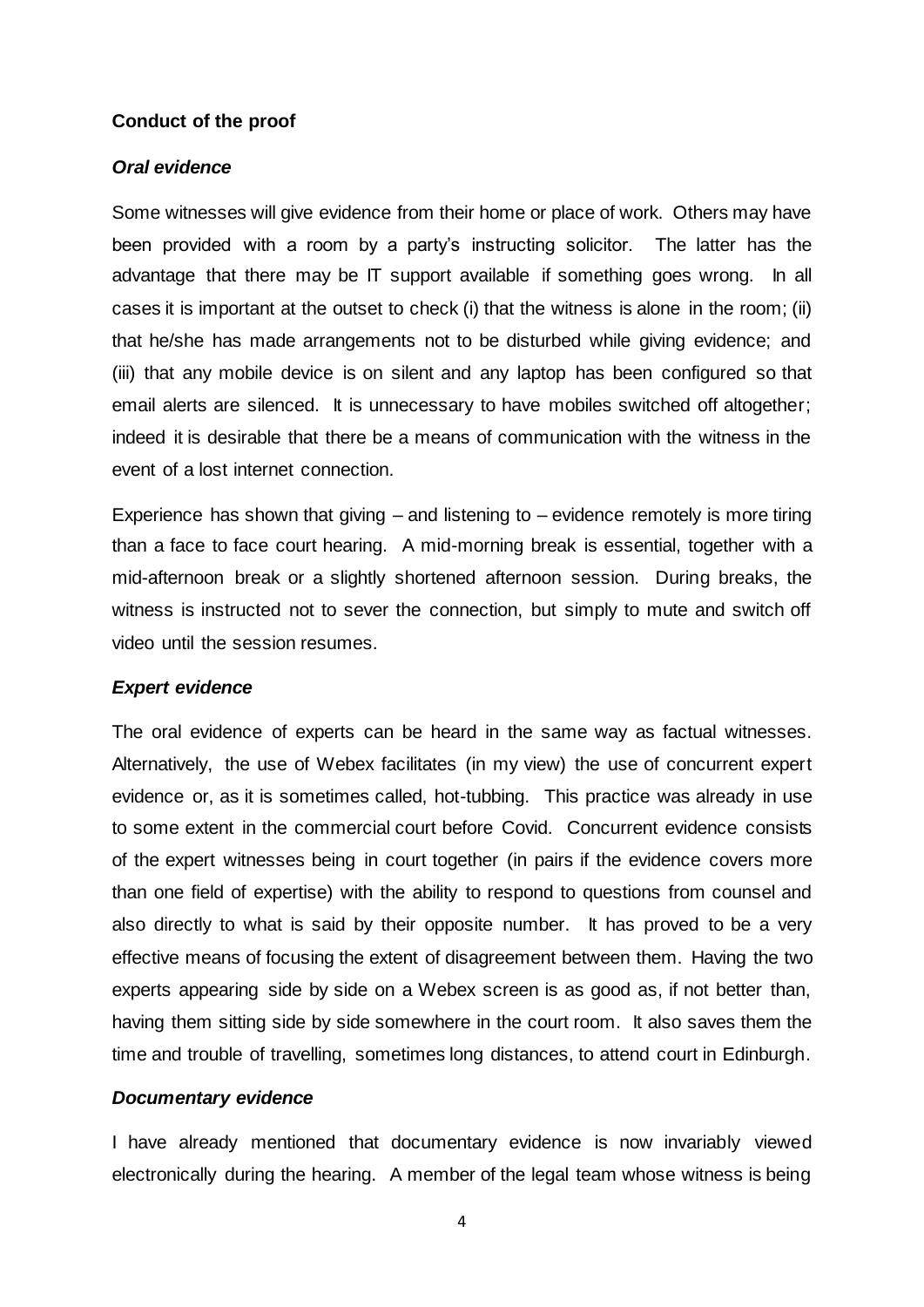examined is given control of the documents and is responsible for calling documents on to the screen and scrolling them up or down as requested. An incidental benefit of this procedure is that documents in small type face can be enlarged and made easier to read than could be done with the hard copy originals. Moving from one document to another is also likely to be faster than providing a witness with hard copies in court. Pagination seems to remain a problem: the electronic page numbers of documents sometimes vary from device to device. This needs to be checked and, if possible, resolved before the morning of the proof.

One potential disadvantage of the Webex system over face to face court hearings is that when a document is on screen, the image of the witness is minimised along with those of the other "panellists". However, there are ways of mitigating this, provided that you have the document available to view at a legible size on a second screen. The image of the witness can be "locked" on screen, and the relative sizes of the document and the image of the witness can be adjusted so that the witness's image remains at a reasonable size. It might be helpful if a system could be devised that would allow the witness to be shown on one screen and the document on another; we are not quite there yet.

## *"Blended" or hybrid proofs*

I am aware that there are differing opinions as to whether remote proof hearings afford a satisfactory basis for the assessment of the credibility and reliability of witnesses. Judges may be more inclined than counsel to be confident that this can be done. It has been submitted to me that a witness who is being subjected to cross-examination on matters going to credibility should not be sitting in the reassuring surroundings of their own home or office where they might feel under less pressure to tell the truth. One could, on the contrary, argue that when it comes to reliability, a witness is more likely to provide accurate answers when relieved of the stress of a courtroom environment.

One solution to this perceived problem is to conduct the proof partly remotely and, in relation to specific witnesses, in person in court. This too has been successfully trialled in the commercial court. It does, however, require a significant amount of extra preparation and advance notice. Current Covid restrictions require social distancing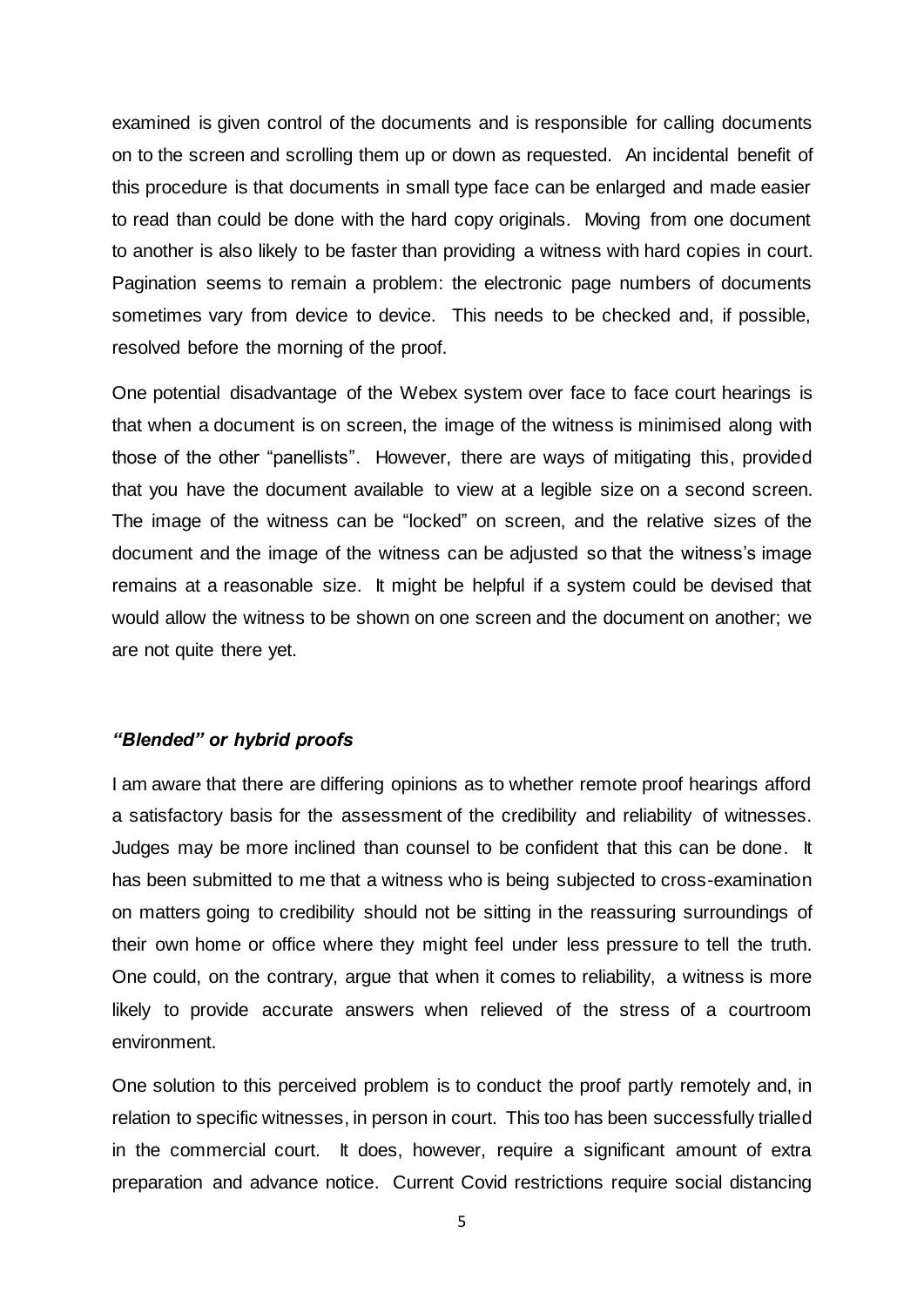and frequent sanitisation of the court room. Lord Ericht, who conducted the first "blended" proof in Court 9, described the court room layout as follows:

"*Judge and clerk were in their usual positions. Instead of the macer's usual position beside the witness box, the macer sat near the jury box. Senior counsel were in their usual position in the front row. Junior counsel could not sit beside them or in the row behind, due to physical distancing. This would have placed juniors in the public bench, with no fold-down shelf for laptops, papers etc. So instead junior counsel sat in the jury box where they had a shelf and power points. Instructing solicitors sat behind senior counsel in the public benches, and the clients sat behind them. There were a small number of seats available for the clients' friends/family or the public, and if a seat for friend/family was required this was booked in advance by agents through the clerk."*

Witnesses had to be programmed for specific days to avoid unnecessary travel or attendance in the court building, resulting in some loss of court time. Communication among solicitors and counsel was restricted by social distancing. Nevertheless the view of all concerned was that the arrangements had been successful.

# **The future: what should be retained?**

Covid has forced us to adopt many practices which might otherwise have remained years in the future, or might never have been adopted at all. Regardless of what may be decided in relation to proofs in general, I hope that many of these practices will be retained after Covid restrictions have been reduced or removed. These include:

 Use of electronic documents. The advantages in relation to ease and speed of presentation of on-screen documents over hard copy, to say nothing of the benefits to the environment of abandoning an enormous waste of paper, are very clear. There seems to be no reason why the system of document presentation that we have become accustomed to should not be retained as the norm in a court room setting. A further advantage is that the documents are visible to everyone present, including the media and the public. Production of hard copy documents could become the exception, restricted, for example,